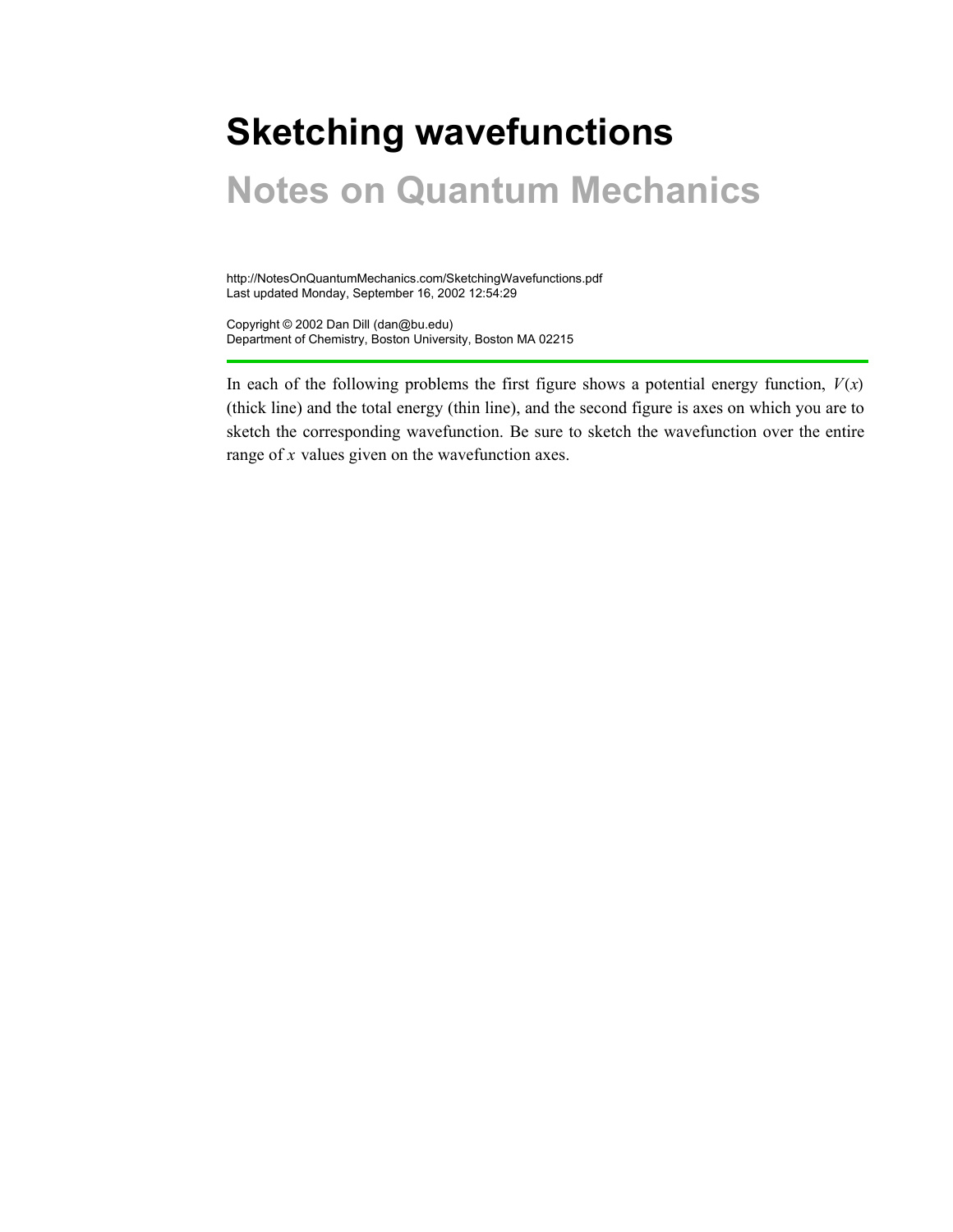

Start your wavefunction with value at  $x = -3$  equal to  $\psi(-3) = 0$  and have the left-most loop of the wavefunction extend from  $x = -3$  to  $x = -2$ .

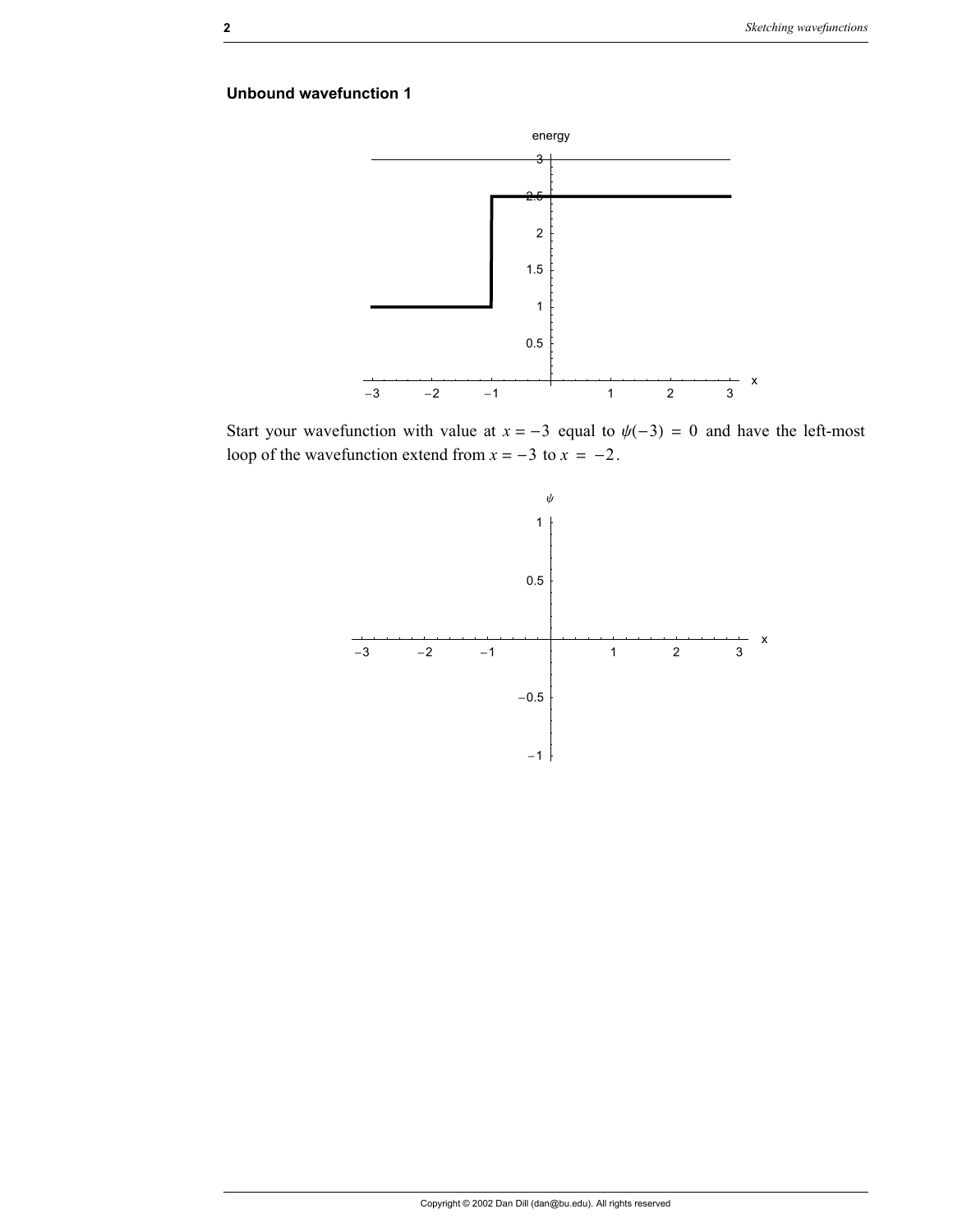

Start your wavefunction with value at  $x = -3$  equal to  $\psi(-3) = 0$  and have the left-most loop of the wavefunction extend from  $x = -3$  to  $x = -2$ .

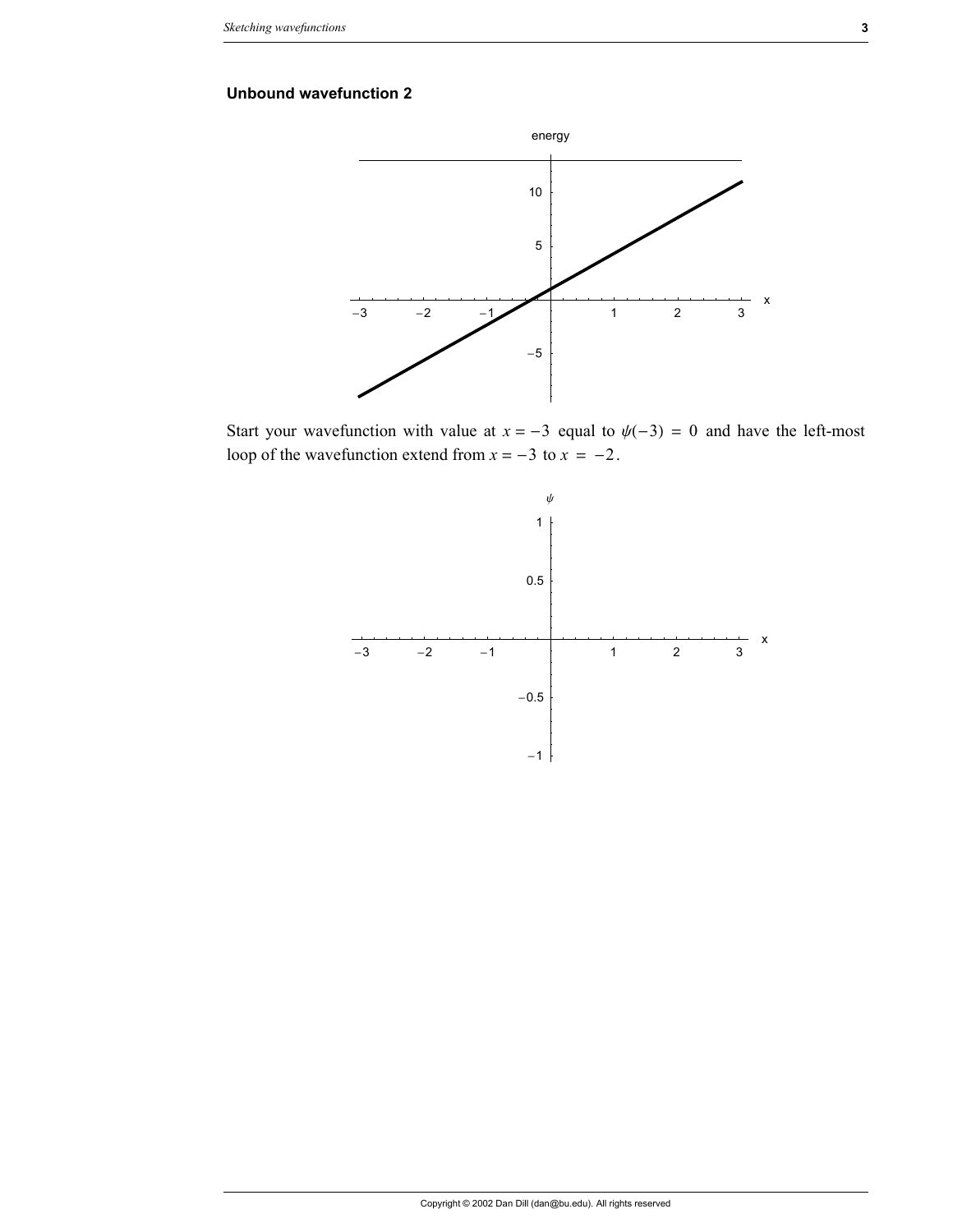

Start your wavefunction with value at  $x = -3$  equal to  $\psi(-3) = 0$  and have the left-most loop of the wavefunction extend from  $x = -3$  to  $x = -2$ .

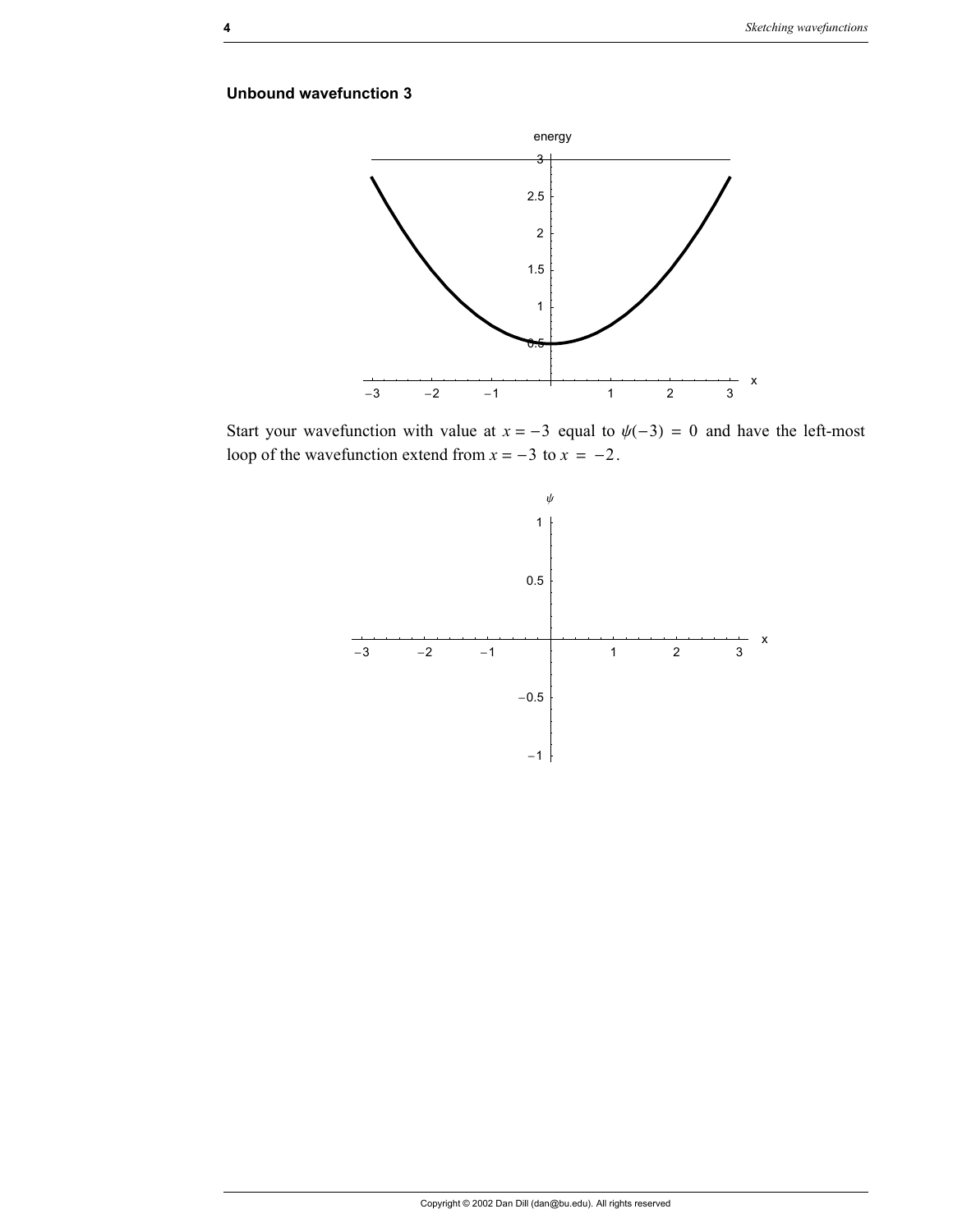

Start your wavefunction with value at  $x = -3$  equal to  $\psi(-3) = 0$  and have the left-most loop of the wavefunction extend from  $x = -3$  to  $x = -2$ .

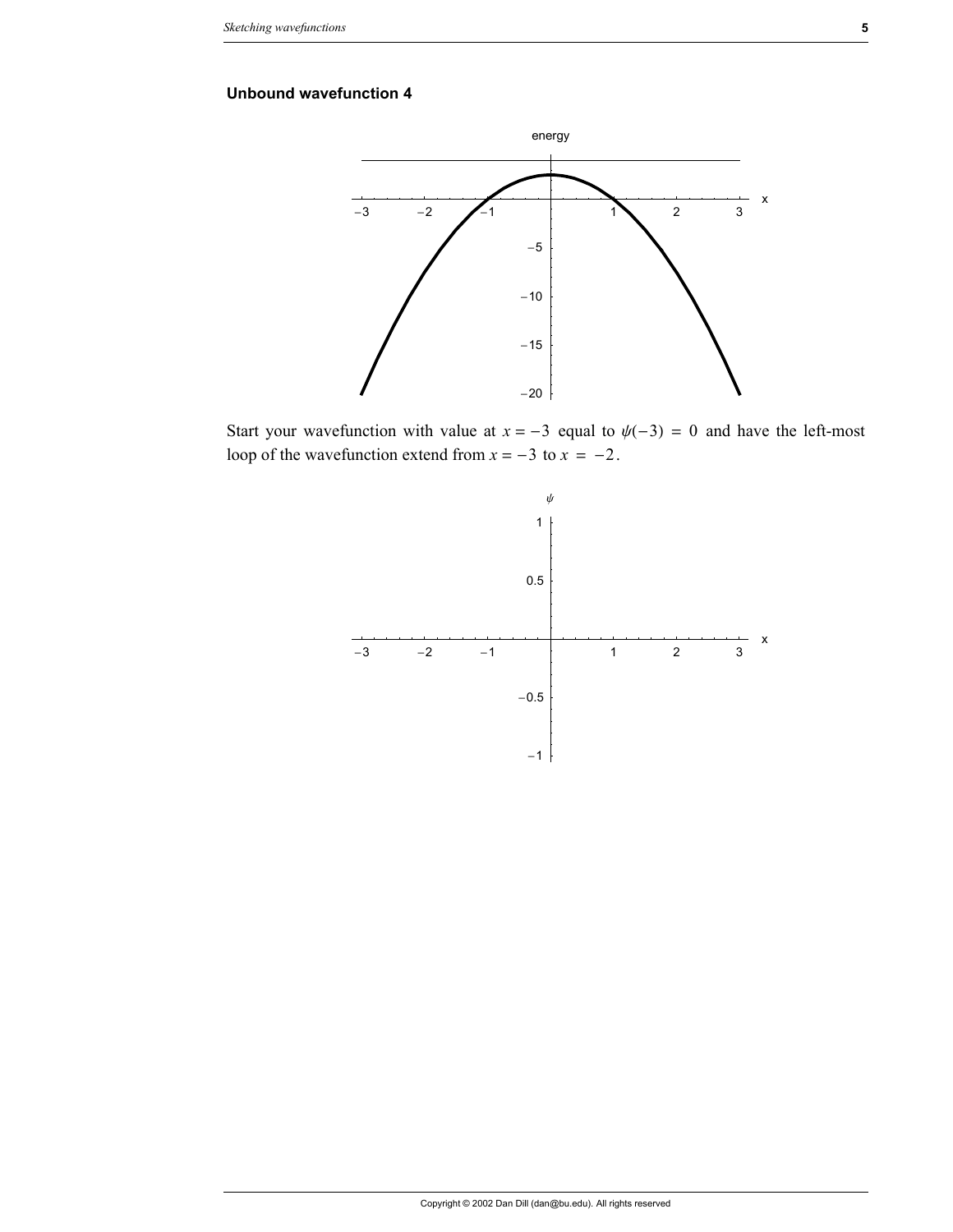

Start your wavefunction with value at  $x = -3$  equal to  $\psi(-3) = 0$  and have the left-most loop of the wavefunction extend from  $x = -3$  to  $x = -2$ .

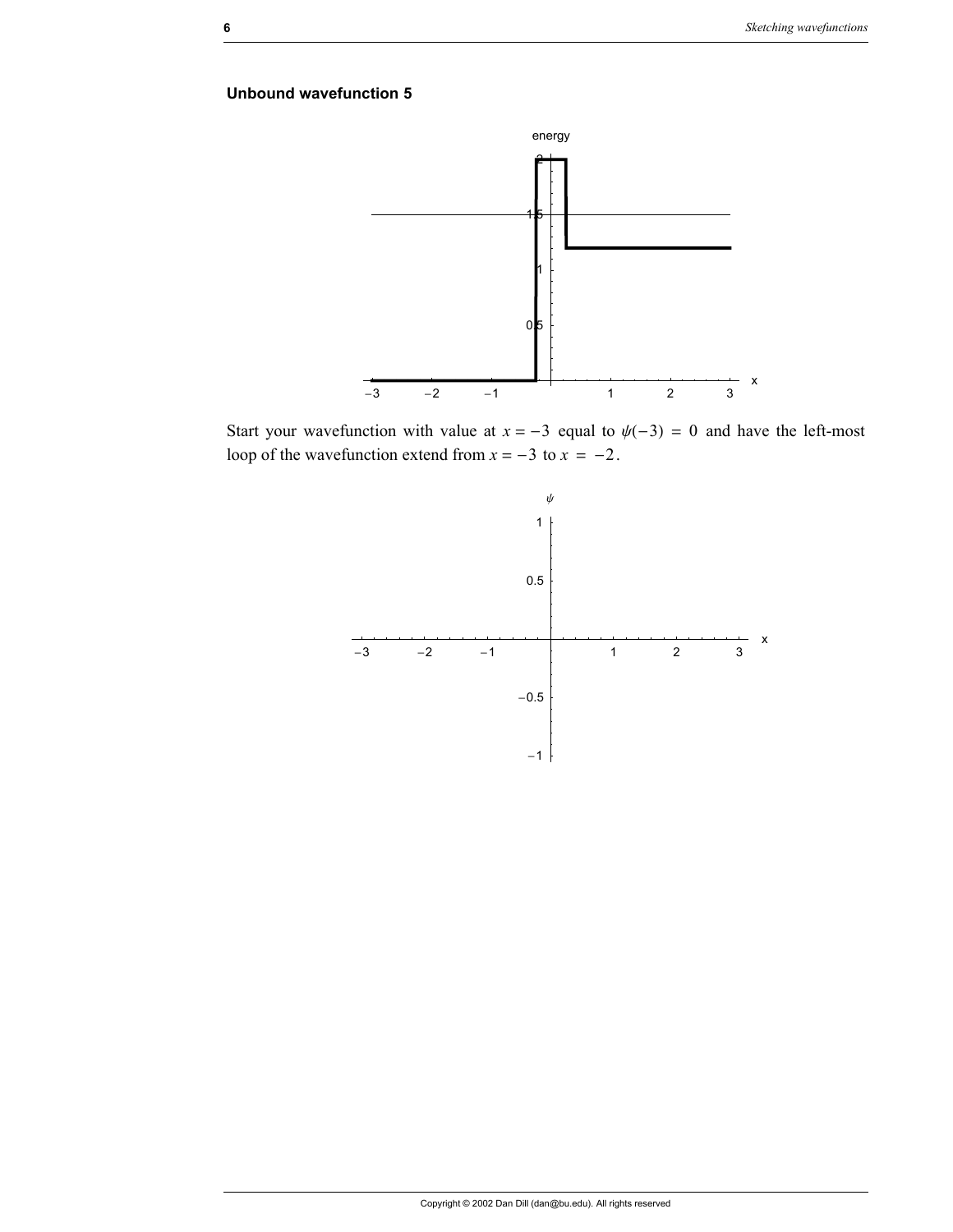The potential energy is infinite for  $x < -3$  and  $x > 3$ .



Assume the total energy corresponds to the lowest possible energy state.

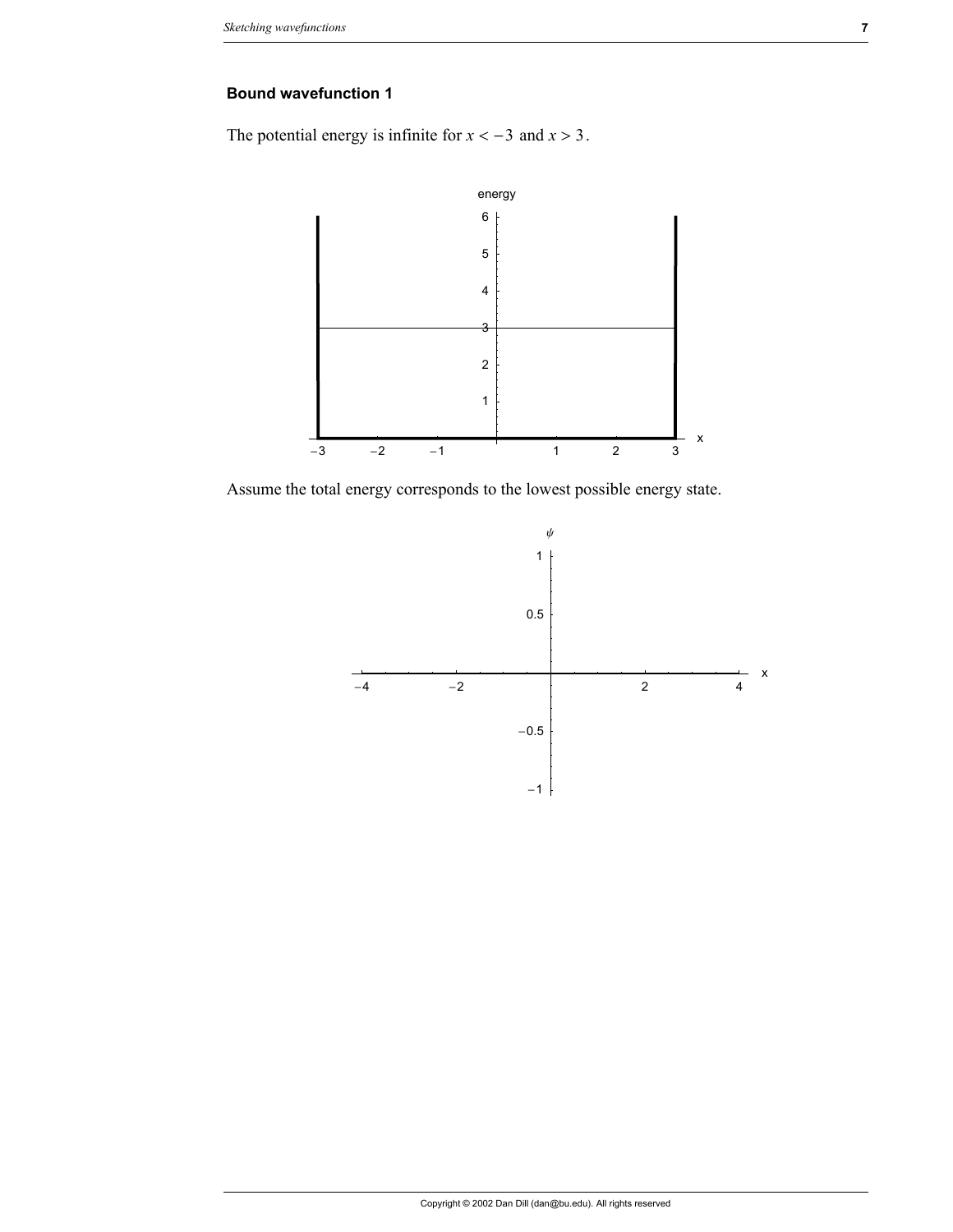The potential energy is infinite for  $x < -3$ .



Assume the total energy corresponds to the third possible energy state, that is, assume there are two lower energy states.

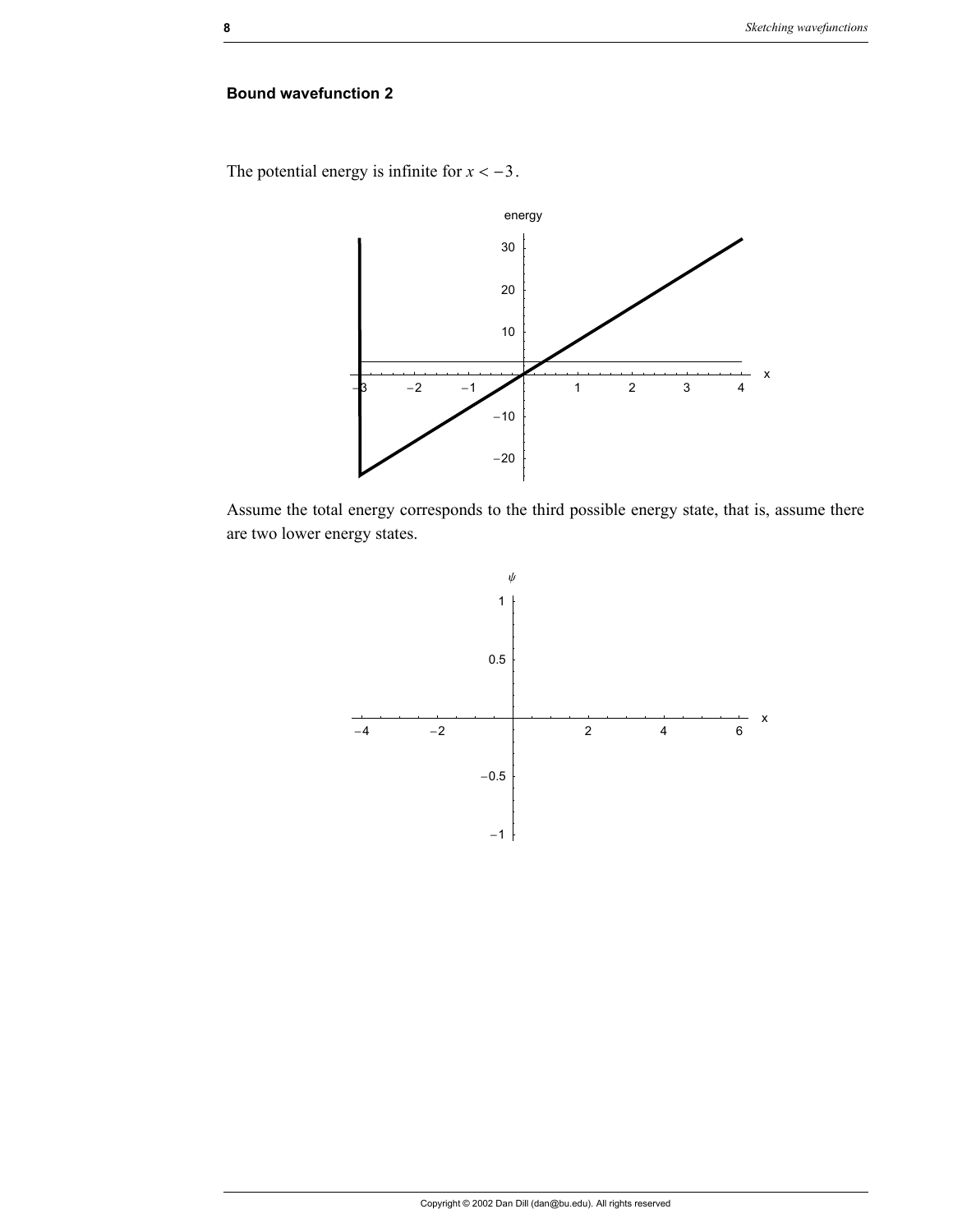

Assume the total energy corresponds to the lowest possible energy state.

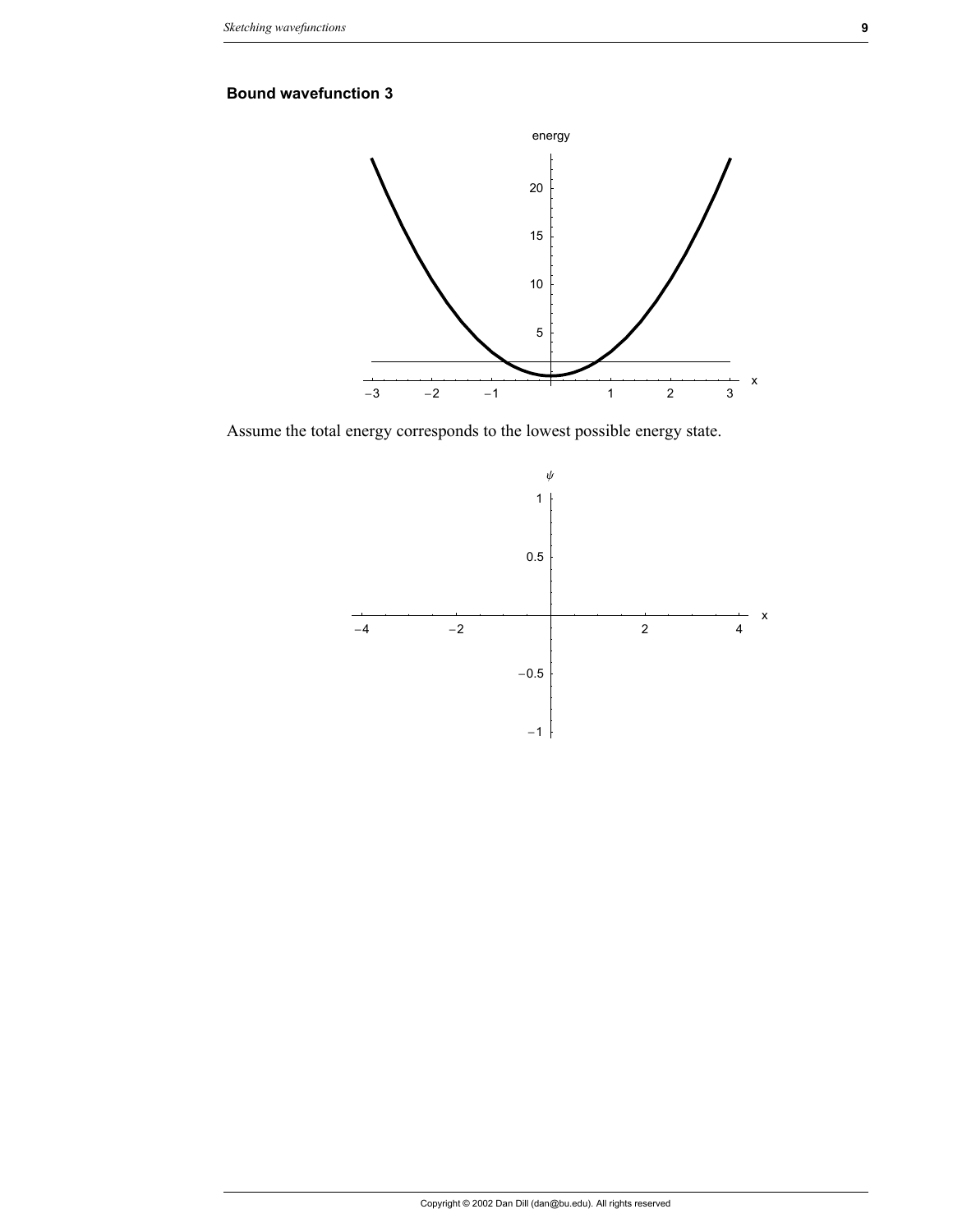The potential energy is infinite for  $x < -3$  and  $x > 3$ .



Assume the total energy corresponds to the fifth possible energy state, that is, assume there are four lower energy states.